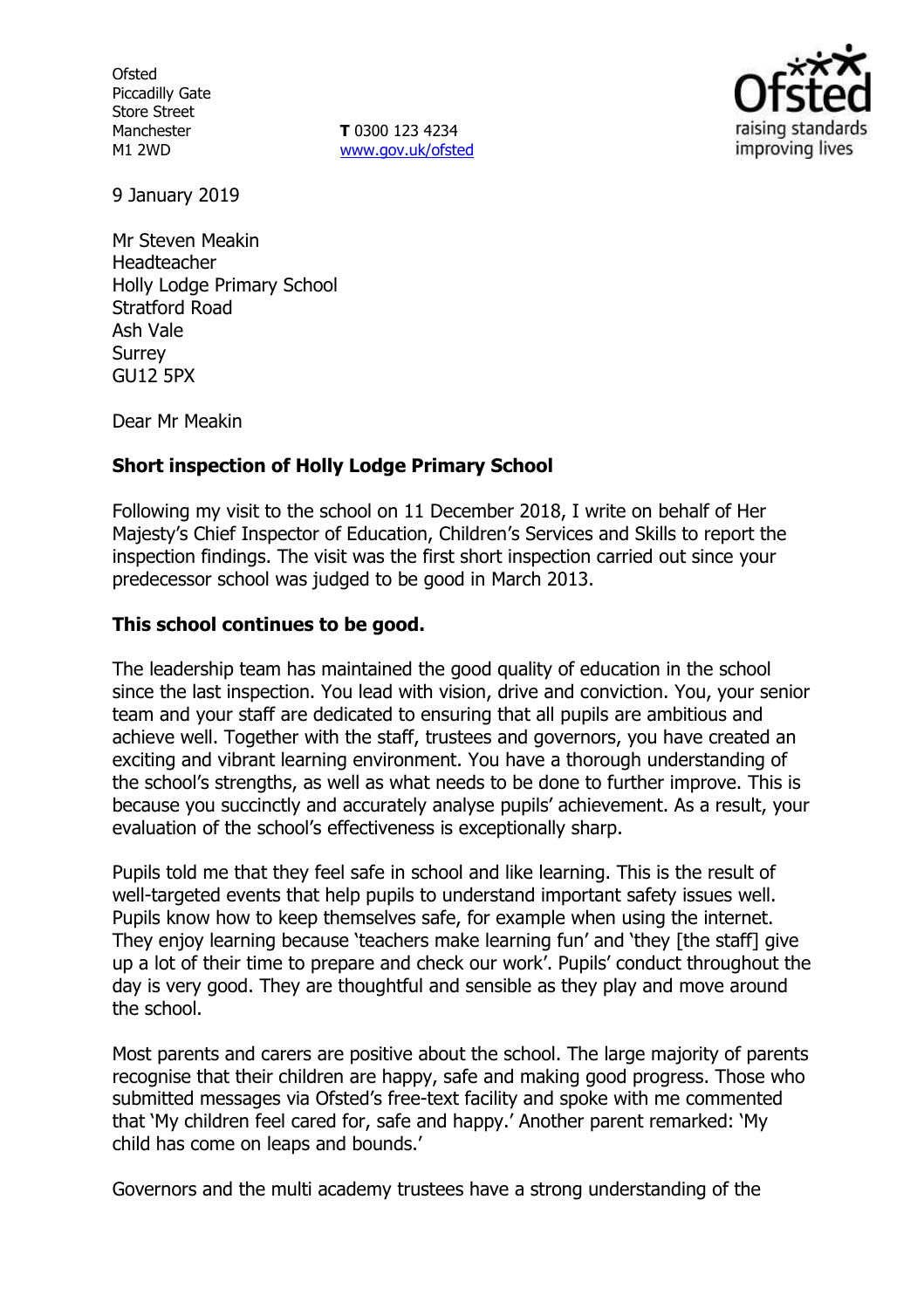

school's strengths and priorities, and are highly aspirational for staff and pupils. They speak knowledgeably about the impact of strategies to improve teaching and pupils' outcomes. Governors and trustees are well informed about safeguarding and have ensured that all procedures to safeguard children are secure. For example, they check the single central record carefully.

You have addressed the areas for improvement from the last inspection well. Subject leaders share in moving the school forward and are held fully accountable for pupils' outcomes in their areas of responsibility. Performance management is used effectively. This, combined with a comprehensive training programme for potential leaders, ensures good opportunities to develop leadership skills in staff when they are ready to do so. The leadership team is strong, grown from some teachers that have been at the beginning of their teaching career when they started at the school. They, alongside other staff, have developed into very strong leaders. Teachers plan good opportunities for pupils to write extended pieces of writing in different genres that are of high quality. In the teaching of mathematics, staff provide a wide range of meaningful tasks that are usually demanding so that pupils make rapid progress. However, pupils' mathematical skills need to be strengthened by ensuring that pupils are challenged more consistently, including in problemsolving.

# **Safeguarding is effective.**

The leadership team has ensured that all safeguarding arrangements are fit for purpose. All the necessary checks are completed for the staff at the school to make sure that they are suitable to work with children. Members of staff receive annual training and regular updates to ensure that they understand and can implement the most recent guidance. All staff are vigilant in relation to safeguarding. Designated safeguarding leaders are trained to a high standard. Senior leaders, governors and staff ensure that their own training is effective, up to date and that they are well informed about new developments in relation to the welfare and protection of pupils.

You work well with a wide range of agencies to safeguard children. This is because of close and constructive links with children's social care, school healthcare and the police. All concerns are followed up rigorously, ensuring that pupils and their families receive the right type of help.

Pupils know about the different forms that bullying may take but say that it is not a problem in their school. They feel confident that if it does occur, it will be dealt with immediately and effectively. Pupils say that they know who to speak to if they have any worries. Leaders make sure that safety issues, including e-safety, are addressed thoroughly within the well-planned curriculum.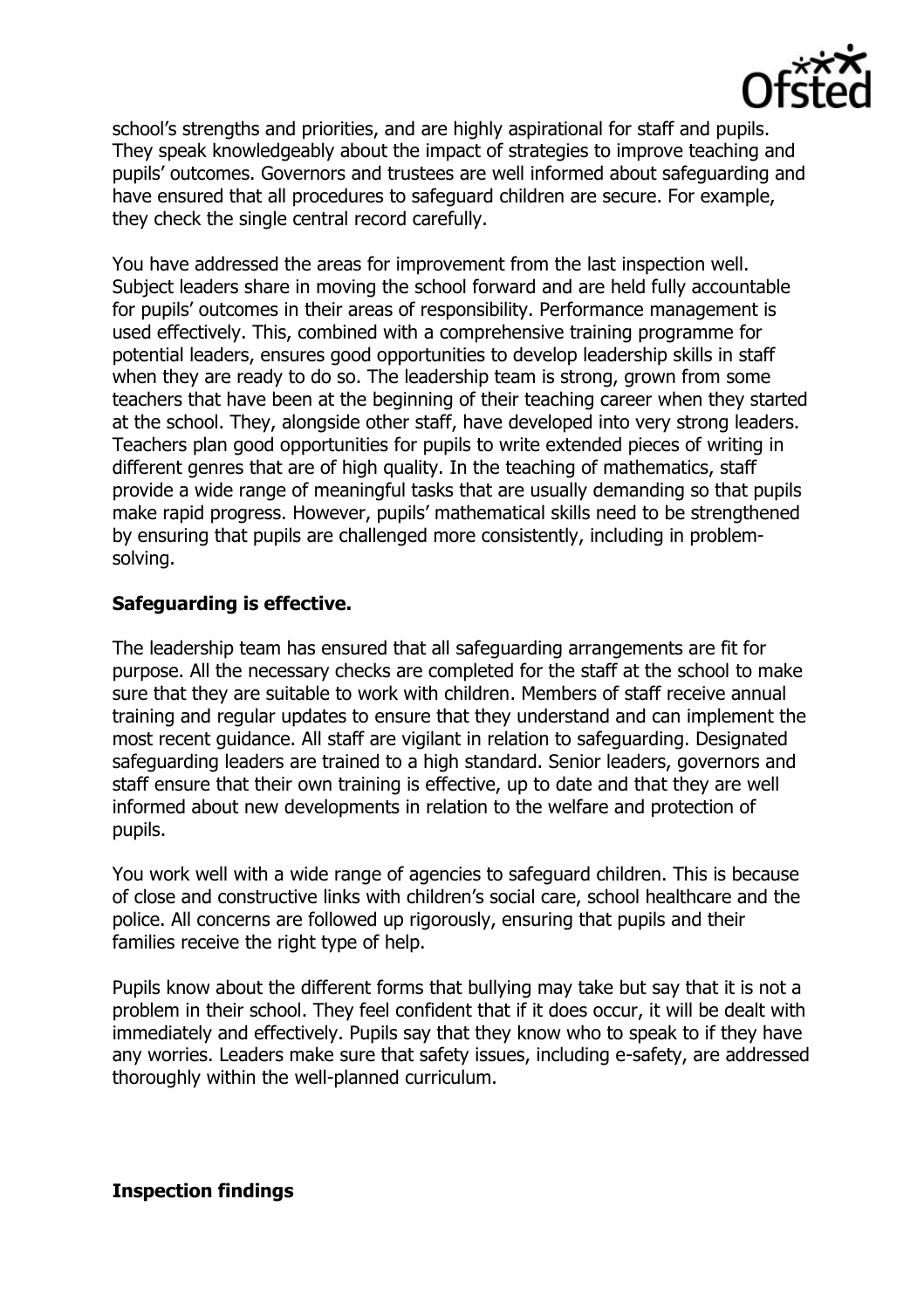

- **Pupils make good progress in mathematics, evident through lesson observations,** book scrutiny and discussions with pupils. Pupils use their calculation skills well and in different contexts. For example, pupils found the perimeter and area of a wide range of shapes using their multiplication and addition skills accurately. They are confident in mathematics and enthusiastic about their work. You have developed an effective assessment system that enables staff to identify quickly any pupils who have fallen behind. These accurate assessments also ensure that effective support is usually put in place to enable them to catch up where there are specific gaps in their mathematical knowledge. However, on occasions, the expectation of what pupils can achieve in mathematics is too low. This means that the pace of learning slows, because pupils are completing mathematical tasks and problems that are too easy.
- You and the staff have a rigorous and reflective approach to improving the outcomes of disadvantaged pupils. Disadvantaged pupils' achievement in writing and mathematics has improved and the gap between these pupils and their peers has diminished. There are times when disadvantaged pupils outperform their peers in school and nationally. This is illustrated in the quality of pupils' writing in 'learning books' which is above the standard expected for their age. Pupils are taught to use advanced and sophisticated vocabulary well, enabling them to improve their writing quickly, using a lively and engaging style. Leaders have carefully planned the use of the extra funding for disadvantaged pupils. You understand precisely where improvements have been required and what strategies and actions have worked well and why. You check carefully that planned improvements continue to be effective. Governors also have a clear understanding of the school's additional support for disadvantaged pupils and the impact of this work.
- Leaders at all levels are a significant strength of the school. Subject and middle leaders are trained well, knowledgeable about their subjects and form a highly cohesive and effective team. They play a full part in developing and evaluating the school's priorities for improvement, taking a central role in the ongoing improvement in teaching and pupils' achievement. In key stage 1 previously, there have been few pupils who have reached a greater depth of understanding in reading, writing and mathematics.
- Subject leaders monitor the quality of teaching accurately in their respective areas and give helpful advice to colleagues on how they can improve their practice. Consequently, more pupils are reaching the higher standards. Leaders' actions and determination to improve pupils' outcomes have resulted in important and effective developments in the curriculum. As a result, you have provided an extensive range of experiences to promote learning beyond the classroom and pupils' spiritual, moral, social and cultural development well. One parent commented: 'My child is learning in a diverse, happy and creative environment.'
- Leaders are taking effective steps in improving the attendance of disadvantaged pupils. Disadvantaged pupils' attendance is now close to the national average.
- Your team has worked very hard to engage pupils and families and inform them about the importance of coming to school regularly and being on time.